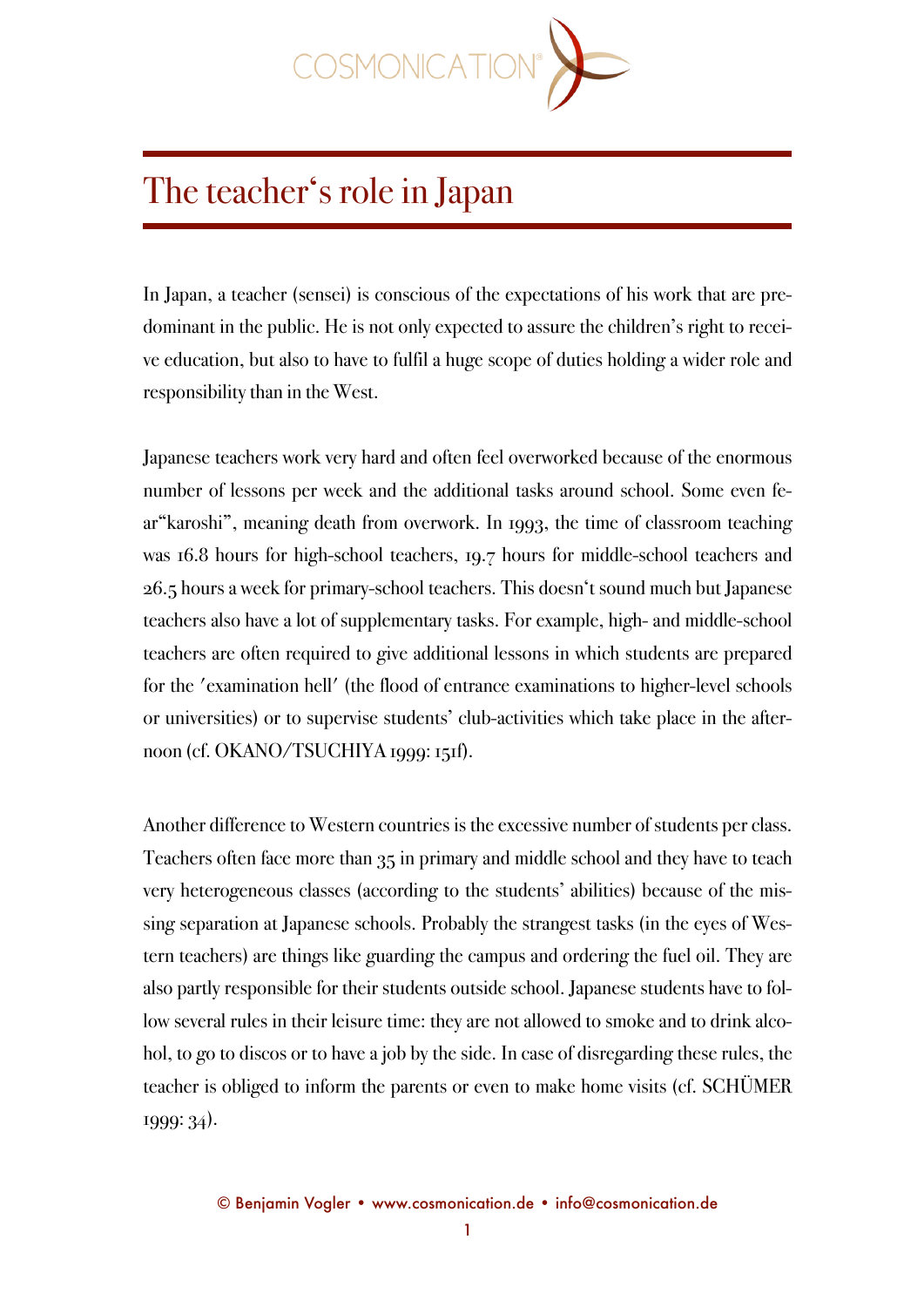As one can see from all this, the tasks of a Japanese teacher go far beyond giving lessons. It should be stressed that the situation for female teachers is even more strenuous because they are also responsible for housework and bringing up the children at home (as this has consequently remained the task of women in the Japanese society).

Japanese students are not rated according to their abilities. They remain together with all the other children of their age and are moved up jointly, independent of their achievement levels. This system, fairly unknown in Western societies, stops abruptly when compulsory education ends at the age of 15. From this point onwards students face masses of tests and entrance examinations to pass all barriers on the way to a reputable high school. The better the reputation of the attended high school, the higher the chances to attend a reputable university afterwards (cf. SCHUBERT 1997: 400). Hence the parents enable their children to receive additional lessons to repeat and consolidate their knowledge. Regular school only prepares students up to a certain point, so they need these additional lessons if they want to have any chance to pass the difficult entrance examinations. These additional schools (after-school schools, "juku") focus on repeating the subjects and on rote learning. Other schools focus on exam preparation. The students show perseverance and intensity to a high degree hardly to be imagined by Western students. This additional school system is unique and characteristic for Japanese education where it plays an important role. It is designated as "shadow" school systems whereas the official school system comprises public and private schools (cf. LEESTMA/WALBERG 1992: 239). To guarantee the best possible education, parents and children muster up great strain equally. In former times the slogan "kyoiku no kanetsu" (overheating of education) was used in this context and the term of "examination hell" was created (cf. WITTIG 1972: 161).

Nevertheless teacher's life in Japan can be pleasant compared with Western countries. The classes are usually homogeneous in terms of ethnicity so that no language problems occur. The relationship between teachers and students is characterized by mutual respect and teachers do not have any difficulties with lack of discipline. Although the general situation at Japanese schools is not as unscrupulous as it used to be (concerning violence, harassment, disrespectfulness), it can be regarded as insignificant measured with Western conditions.